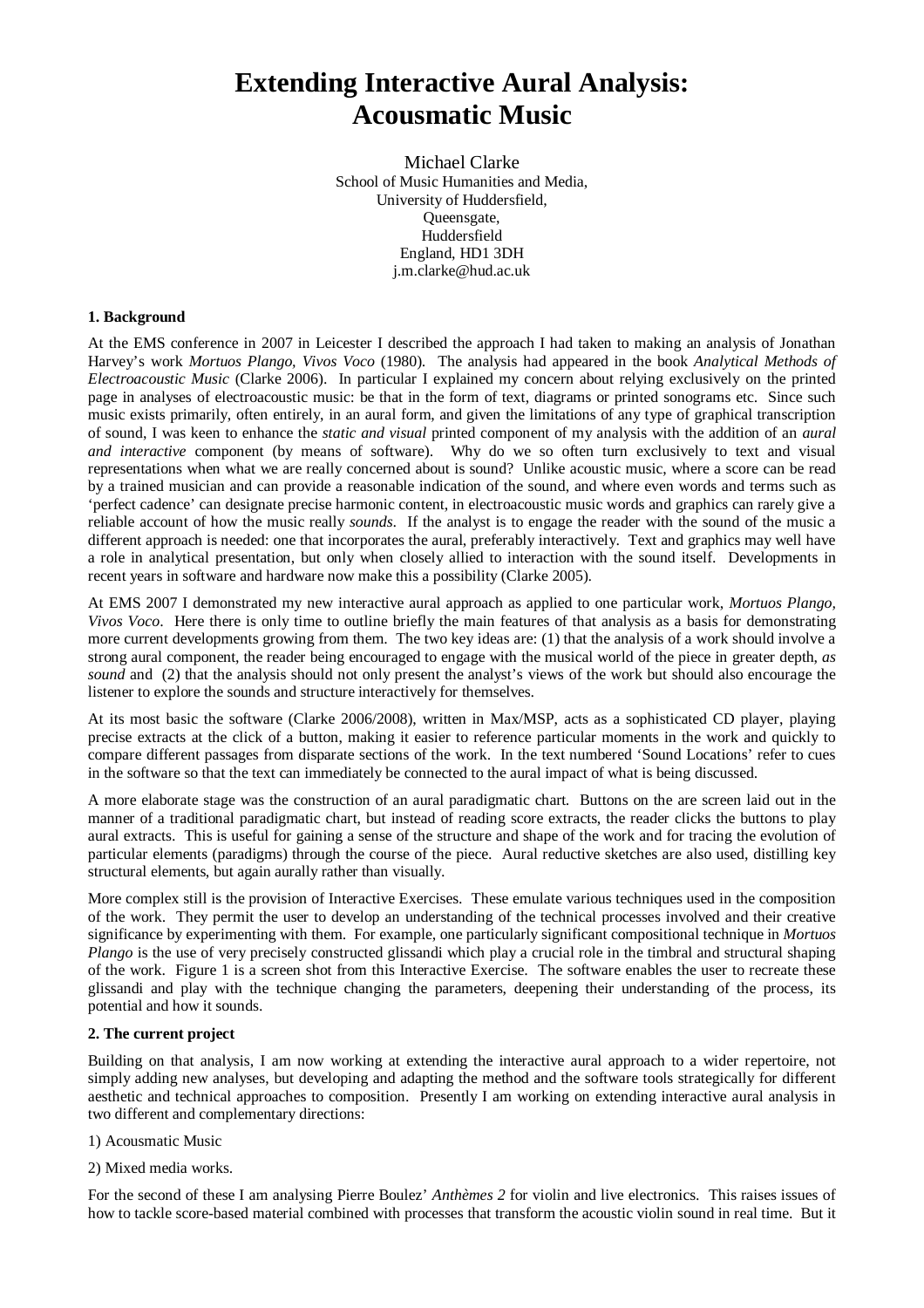is the first of the new directions, acousmatic music, that I am going to focus on here, and for this I am analysing a classic of the acousmatic repertoire: *Wind Chimes* (1987) by Denis Smalley.

So what will be different about this analysis? What needs to be done to make the interactive aural approach suitable for an acousmatic work like *Wind Chimes*?

Firstly, five years on from starting my analysis of *Mortuos Plango*, both my own thinking and the technical possibilities have advanced considerably and many of the techniques I used previously can be refined or extended in significant



Figure1: An interactive exercise from the analysis of *Mortuos Plango, Vivos Voco*

ways. For example, Jitter is used in the software I am going to demonstrate shortly, extending the capabilities of Max/MSP significantly.

In terms of the works themselves, whilst there are similarities in some respects between *Mortuos Plango* and *Wind Chimes* there are also many differences, technically and aesthetically, and also simply in terms of practicalities, and these differences require some change of emphasis in the analytical software. Whilst both works have become classic reference points in the development of electroacoustic music and whilst both are notable for the sheer beauty of their sound worlds, the composers arrived at these achievements in very different ways.

Jonathan Harvey took a spectralist approach to his sound materials. He analysed the spectrum of the bell and the voice and used the data from these analyses, especially the bell, to structure every aspect of the work. Everything was precisely planned and documented (even if there was room for intuitive revision later), and although the technology and software he used is now obsolete it was relatively clear how these processes could be recreated. Technically and analytically there was a very precise and well-documented basis from which to begin. The composer's charts and data provided enough information to describe virtually every aspect of the piece, almost algebraically.

Denis Smalley (1986) was first publishing his theories of *spectromorphology* at around the time of writing *Wind Chimes* in 1987. But although he was thinking deeply about issues of shape and structure, his approach to his materials was intuitive rather than analytical, and his approach to the technology often one of experimentation, albeit very carefully considered and documented. He carefully noted the settings for each process and the source materials used, and frequently he added comments on the usefulness of the results on cards used to index the materials. However, few of the source sounds are still in existence and with those that do it is often not clear what their relationship is to the data cards. Smalley used the software that was then in Studio 123 at GRM to generate most of the transformations in the work: software that is now obsolete (although a partial emulation exists and in some respects the software is similar to GRM tools today). The work was not pre-planned, it took shape as the composer worked with the materials. Unlike the Harvey work, it was not crucial to his concept of the work to control exactly what each process did to the sound in a theoretical sense and with the original software no longer available it can be hard to reconstruct the way the work was put together. Even the composer himself is unsure of many of the precise details.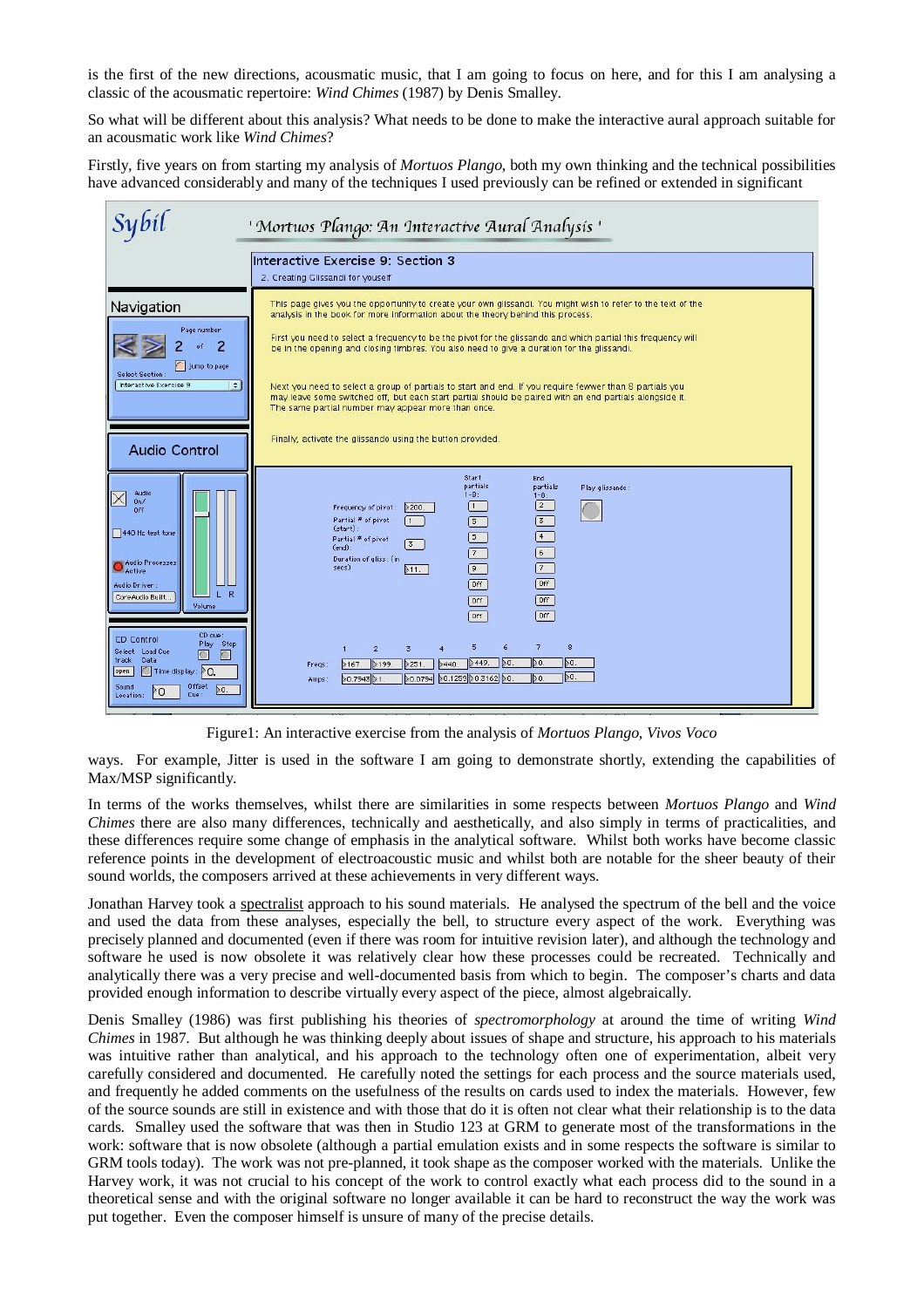With the analysis of *Wind Chimes*, therefore, more emphasis on a top-down approach is required, and indeed is perhaps more appropriate to the concept of the work. Rather than knowing the structures and parameters in advance and being able to use this information as a starting point for interpreting the work, with *Wind Chimes* it is necessary to a large extent to put the finished work under the microscope and try to tease out of it the essential features. Much of the time the analyst must mirror the composer's approach in using an experimental approach. If anything, an interactive aural method is even more important in this context.

So for this analysis further development of the technique of paradigmatic and other structural charts presented aurally is especially important. Related to this, finding ways of to assist both the analyst and the reader to explore the work interactively and aurally becomes very significant as a means of discovering appropriate segmentation. Whereas the paradigmatic chart for *Mortuos Plango* like traditional acoustic analyses segmented the work only in terms of time, for this analysis I am exploring the possibility of two dimensional segmentation: in time and frequency. And although at EMS in 2007 I criticised the overuse of sonograms printed on the page (and I would stand by this), I am now developing ways of using sonograms interactively and aurally in real time, in part as an aid to two-dimensional segmentation. This makes all the difference: the visual supplements the aural, and the aural meaning of the visual sonogram can be interrogated interactively. Processing of FFT data, facilitated by Jitter and developing ideas of Jean-François Charles (2008) from a different context, makes it possible to interact with the sound in real-time in interesting new ways. Of course, excellent pre-packaged software for sonograms already exists (for example, IRCAM's *AudioSculpt* or GRM's *Acousmographe*) but using Max/MSP means the software can be incorporated into the analysis software package and freely adapted as necessary for the context. Although emulating the precise techniques used is more difficult with *Wind Chimes*, I am developing a way of enabling the user to explore the types of process used in creating this work and to trace the genealogy of a set of sounds from source material to complex texture.

The finished analysis will comprise written text together with software which will not only present my own interpretation of specific features of the work but also provide tools to enable the user to continue their own investigation of the music aurally and interactively.

## **3. Examples from the analysis software**

The second half of the conference presentation comprised a live demonstration of the software under development for the analysis of *Wind Chimes*. Here a number of examples from the software are given in the form of screenshots with explanatory commentaries:

### **3.1 An aural taxonomy**

A key part of the analysis is the segmentation of the work into its significant components. Figure 2 shows an extract from the resulting taxonomy in provisional form in the software. The segmentation of the work is along the lines of Smalley's theories of spectromorphology (Smalley 1986, 1997). Since this is an Interactive Aural Analysis it is possible in the software to click on the list on the right hand side of the chart and play sound examples from the work illustrating each of the different categories of sound.



Figure 2: Extract from an aural taxonomy of *Wind Chimes*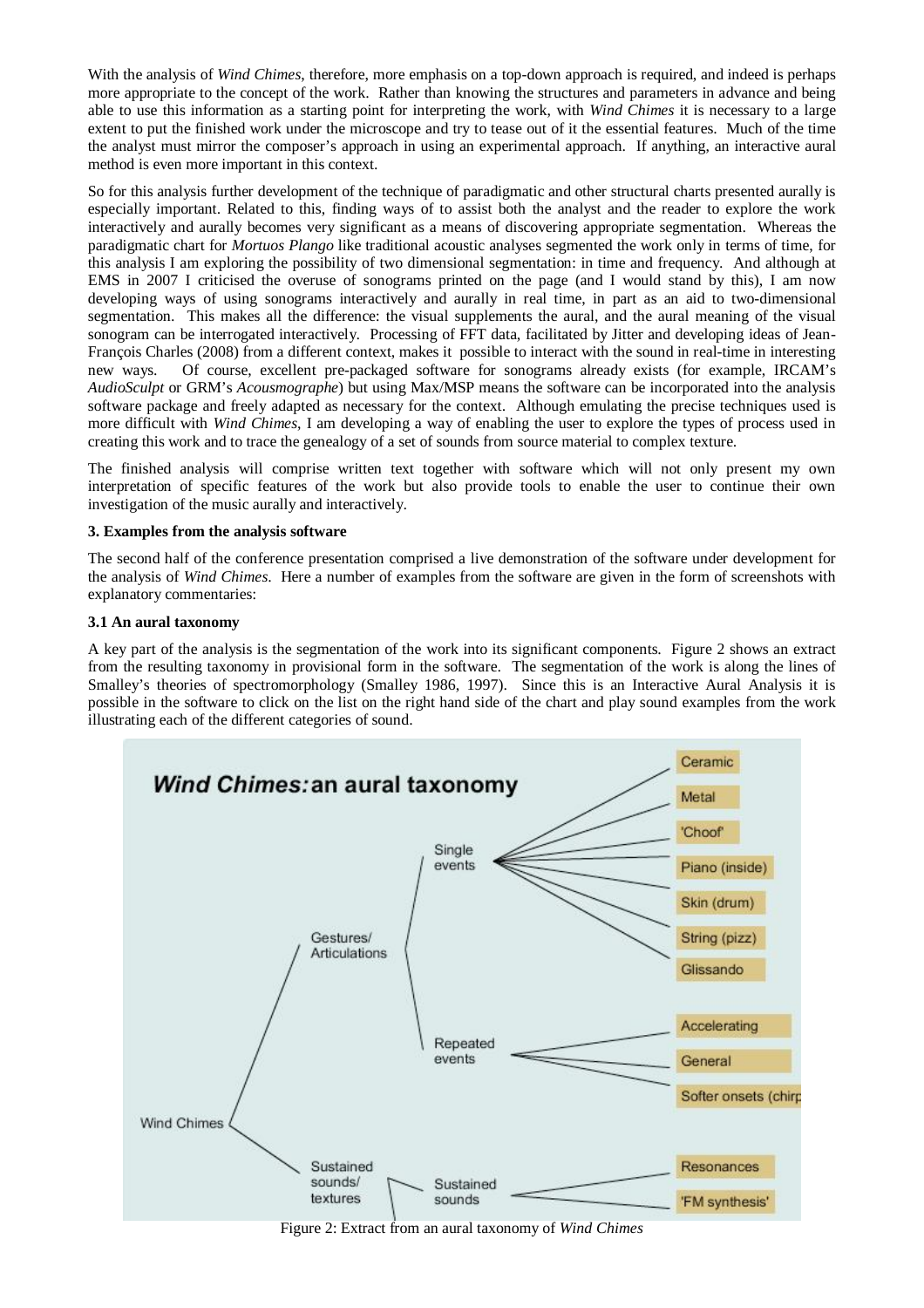## **3.2 A two dimensional aural paradigmatic analysis**

This segmentation provides the basis for an interactive aural paradigmatic chart. A screenshot of a portion of the display for this software under development is shown in Figure 3. Down the right-hand side labels indicate the different paradigms (corresponding to the taxonomy discussed above). For practical reasons, unlike most traditional paradigmatic charts time runs horizontally, left to right, and rather than fragments of score buttons represent the segments and clicking them plays the appropriate sound extract. Above this buttons are provided to enable the reader to contextualise segments by playing whole sections or subsections.



Figure 3: Extract from the interactive aural paradigmatic chart of *Wind Chimes*

At the top a waveform display highlights the portion of the work corresponding to the segment selected. On the right at the top data is given about the current time in playing, the start and end times of the segment and the upper and lower frequency boundaries. This is significant because unlike traditional paradigmatic charts, which comprise events segmented only in one dimension (time), segmentation here is in two dimensions, time and frequency. This is important because unlike most music chosen for paradigmatic analysis, *Wind Chimes* often has many different overlapping layers of sound at once. Although the frequency division is never perfect (because partials from different sounds normally overlap) such segmentation does help highlight different elements of the music. There are different options for playing each button. Clicking plays the full frequency range for that time segment. Alt-clicking plays only sounds within the specified frequency range, whilst Ctrl-Alt-clicking plays everything apart from the specified frequency range.

## **3.3 An interactive aural sonogram**

Figure 4 shows a screen shot from the 'Sonogram Explorer' under development, an interactive aural sonogram. Unlike printed sonograms which only rarely show aurally meaningful information, this sonogram in software can be heard. Furthermore it is possible to interact with it in various ways. For example you can play back the sound at different speeds, slowing down complex passages or rapidly evolving sonorities to hear their shape more clearly. There are of course some limitations and the reader always needs to keep this in mind and refer findings back to the original sound. It is also possible to drag a cursor through the sonogram, 'scrubbing' the sound. The frequency range of the cursor is variable so that particular parts of the sonogram can be picked out (this can be seen towards the bottom right hand corner of the sonogram in Figure 4. It is also possible to draw shapes over the sonogram and hear just those portions. All this can be done in real time. Technically this is programmed using  $\text{pfft}$  and Jitter in MSP.

## **4. Future work**

The Interactive Aural Analysis of *Wind Chimes* is due to be published in 2010 by the Groupe de Recherches Musicales (GRM) in Paris as a chapter in an edition of their *Portraits Polychromes* series dedicated to Denis Smalley's music with accompanying software on he internet. The analysis of Boulez' *Anthèmes 2* is to be published by IRCAM. It is hoped that these analyses will demonstrate the potential of this approach to analysis across a wider range of music. It is then intended to continue to broaden the repertoire covered and hoped that others might take up this approach. Potentially the interactive aural approach can be helpful in broadening the understanding of the genre not only amongst specialists, professionals and students, composers and musicologists, but (in adapted form) might also help introduce the general public to this genre of music. Such analyses could be presented at different levels for different audiences. It intended that the source code and tools developed in this process be made available publicly so that others can use and develop